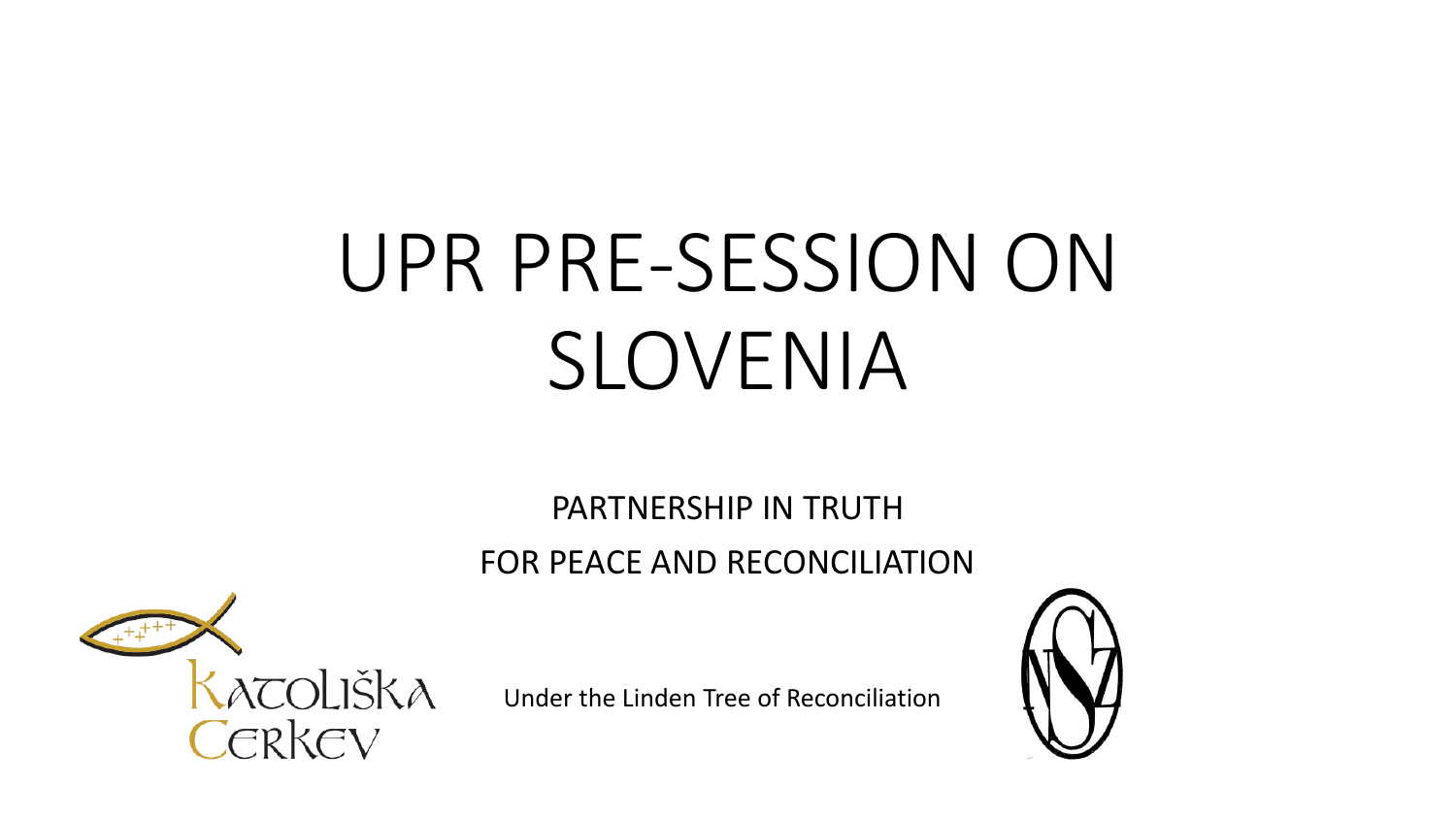#### Key interest points

- Identification and individual burial of exhumed victims in family designated graves
- Legal framework for DNA sample collection from family members
- Equal right to burial without discrimination on basis of national, ethnic, political or military classification
- Presumption of innocence to be returned if legal basis of conviction no longer exists
- Investigate and prosecute violations and violators of Geneva Conventions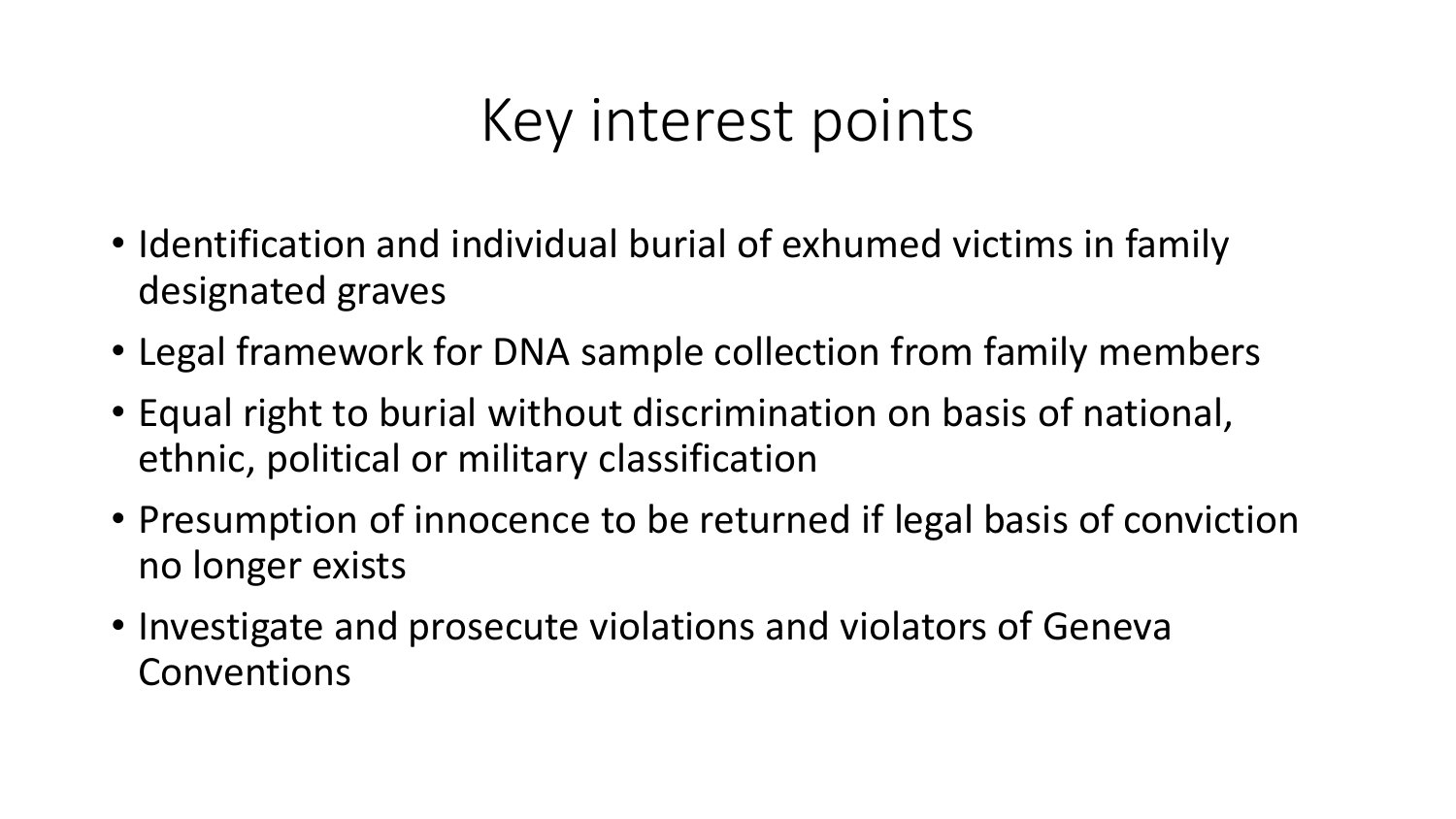# Slovenia: a massive grave site for over 100.000 killed without trial

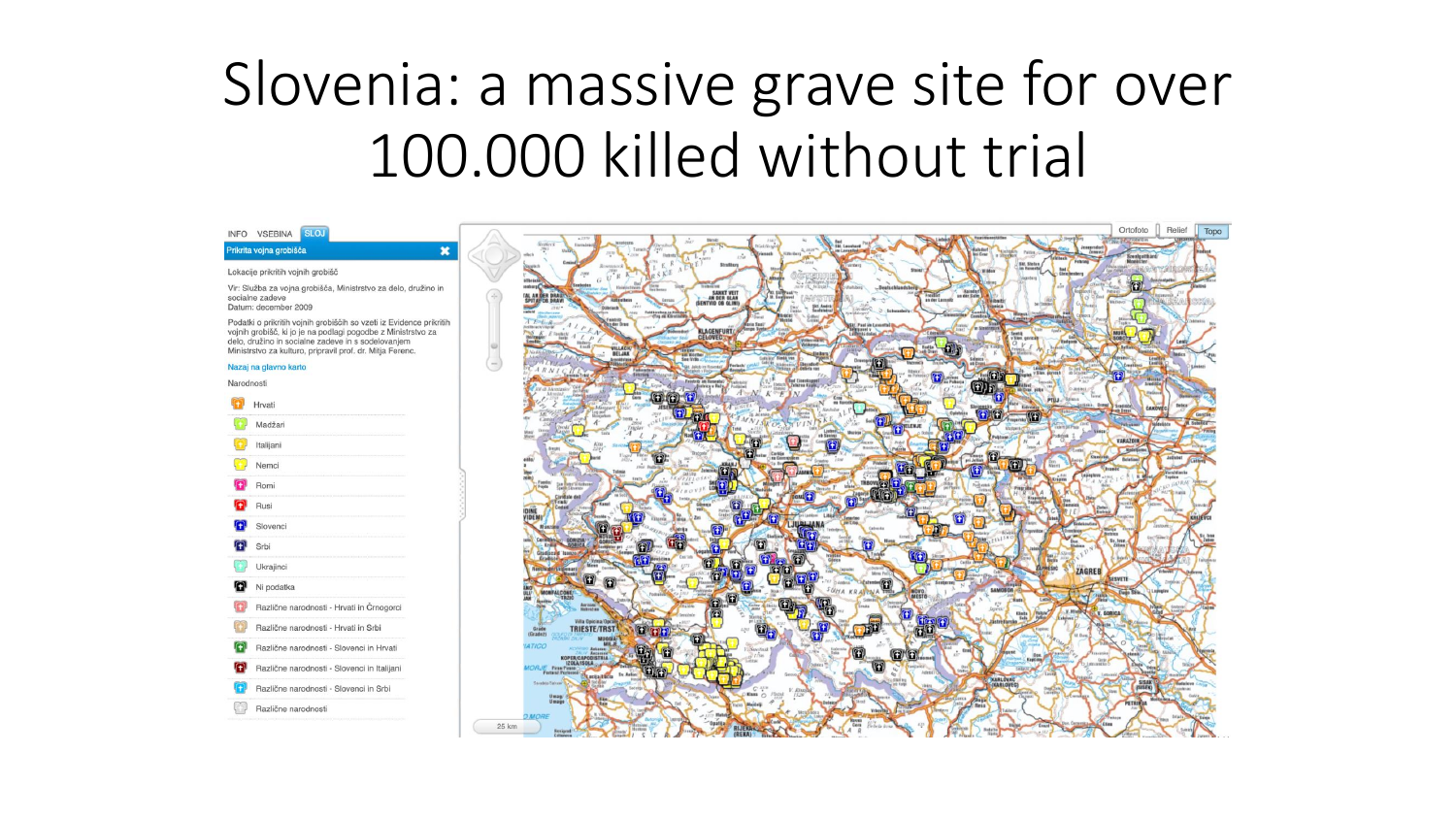# Legal framework

- Concealed War Graves and Burial of Victims Act (Slovenia, 2015) assigns and applies the Geneva Conventions of 1949
- Commentary on the First Geneva Convention, 2<sup>nd</sup> edition (ICRC, 2016)
- UN Human Rights Council Advisory Committee Progress Report on best practices on the issue of missing persons (UNHRC, 2010)
- UN Office of the High Commissioner for Human Rights: Unearthing Attrocities: Mass Graves in territory formerly controlled by ISIL (November, 2018)
- European Parliament resolution of 19 September 2019 on the importance of European remembrance for the future of Europe [\(2019/2819\(RSP\)\)](http://www.europarl.europa.eu/oeil/popups/ficheprocedure.do?lang=en&reference=2019/2819(RSP))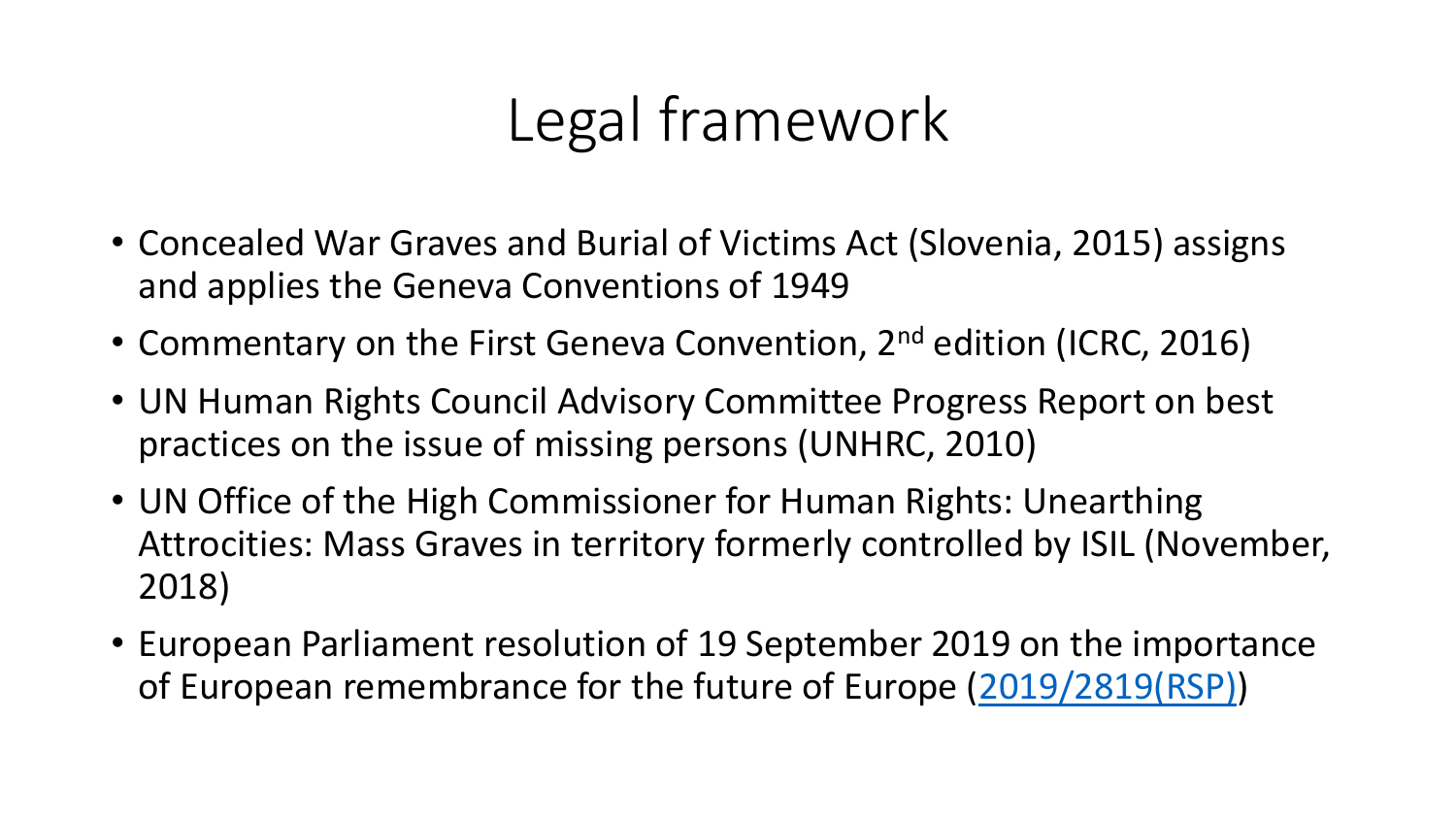#### Setting examples

- "Right to Know" (International humanitarian law grants the families of missing persons the right to know the fate and whereabouts of their loved ones. This right is further defined as a human right by the UN.)
- Hiding unresolved problems and not pursuing best available practices and solutions is shameful – dealing with the past is not!
- *"Violent conflicts are social disasters which fundamentally change the trust relationships in a society. Trust is easy to lose, but takes a long time to rebuild." –* "The key is to treat all victims equally, regardless of whose side they were on in the conflict. This builds trust, which is essential to societal safety," (prof. Kirsten Voigt Juhl, Ph.D.)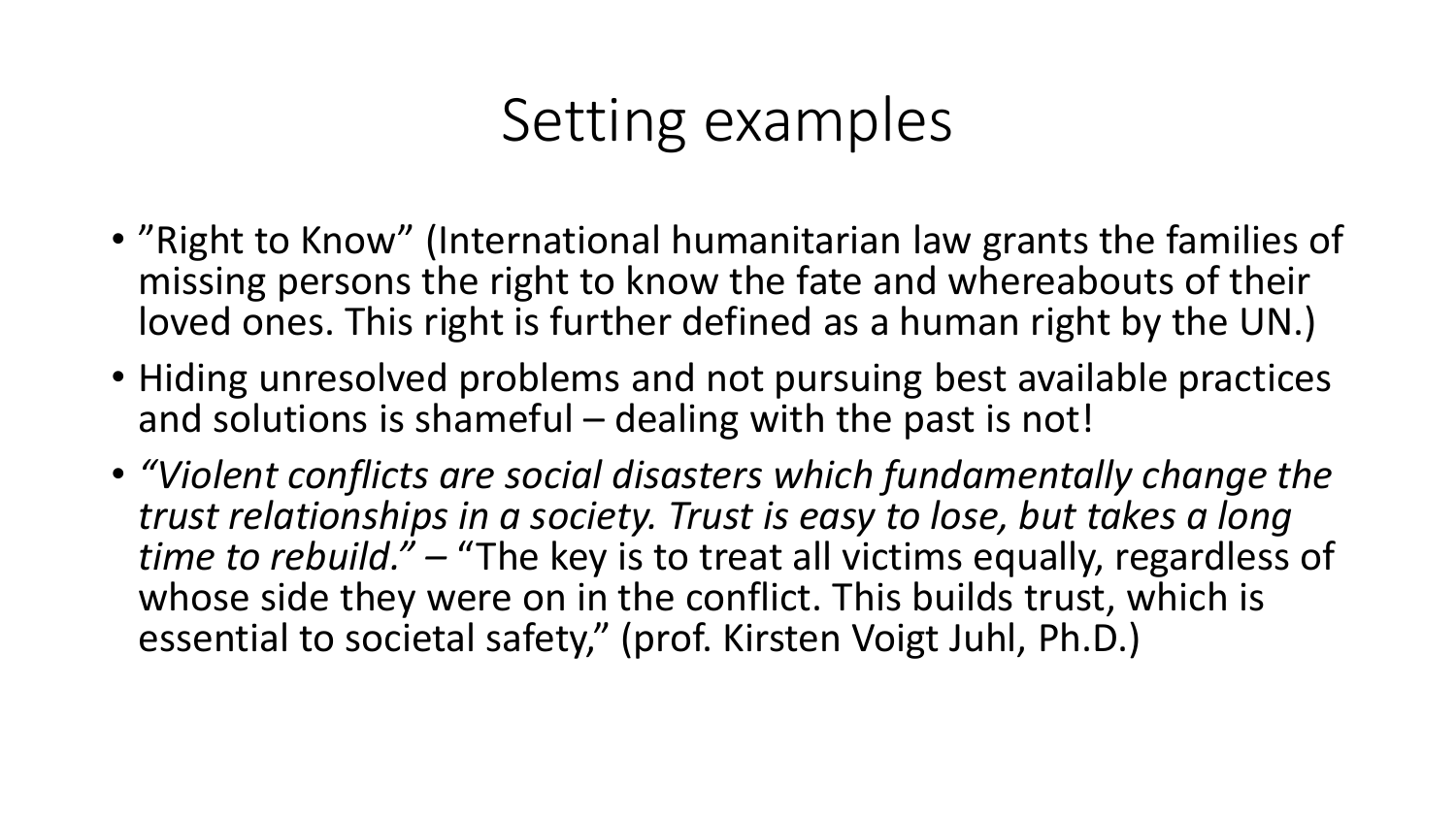# Appeal to the Human Rights Commission

- Strongly recommend specific action on the implementation of a legal framework for DNA identification and other "Right to Know" measures
- Demand the implementation of EQUALITY of deceased as a fundamental principle to be enforced when identifying or burying exhumed victims
- Recommend the application of JUSTICE, by ensuring a presumption of innocence for wrongly accused/convicted and the investigation of crimes committed
- Strengthen the role of Civil Society in processes of Reconciliation